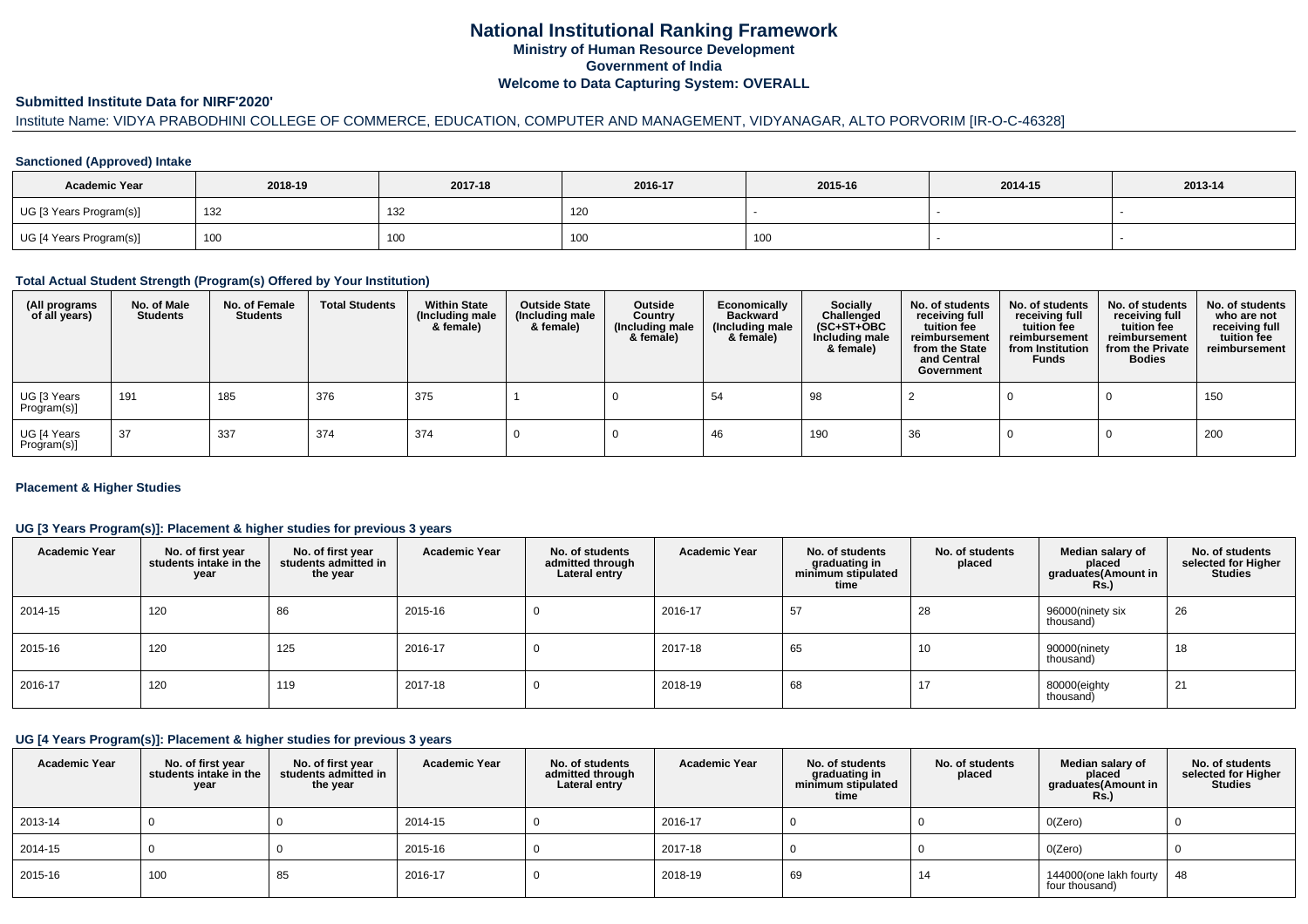#### **Ph.D Student Details**

| Ph.D (Student pursuing doctoral program till 2017-18; Students admitted in the academic year 2018-19 should not be entered here.) |         |                       |         |  |  |
|-----------------------------------------------------------------------------------------------------------------------------------|---------|-----------------------|---------|--|--|
|                                                                                                                                   |         | <b>Total Students</b> |         |  |  |
| Full Time                                                                                                                         |         |                       |         |  |  |
| Part Time                                                                                                                         |         |                       |         |  |  |
| No. of Ph.D students graduated (including Integrated Ph.D)                                                                        |         |                       |         |  |  |
|                                                                                                                                   | 2018-19 | 2017-18               | 2016-17 |  |  |
| Full Time                                                                                                                         |         |                       |         |  |  |
| Part Time                                                                                                                         |         |                       |         |  |  |

# **Financial Resources: Utilised Amount for the Capital expenditure for previous 3 years**

| <b>Academic Year</b>                                                                                 | 2018-19                                                              | 2017-18                                                                   | 2016-17                                                             |  |  |  |  |
|------------------------------------------------------------------------------------------------------|----------------------------------------------------------------------|---------------------------------------------------------------------------|---------------------------------------------------------------------|--|--|--|--|
|                                                                                                      | <b>Utilised Amount</b>                                               | <b>Utilised Amount</b>                                                    | <b>Utilised Amount</b>                                              |  |  |  |  |
| Annual Capital Expenditure on Academic Activities and Resources (excluding expenditure on buildings) |                                                                      |                                                                           |                                                                     |  |  |  |  |
| Library                                                                                              | 443132 (four lakhs fourty three thousand one hundred thirty<br>two)  | 295034 (two lakhs ninety five thousand thirty four)                       | 271326 (two lakhs seventy one thousand three hundred twenty<br>SIX) |  |  |  |  |
| New Equipment for Laboratories                                                                       | 50436 (fifty thousand four hundred thirty six)                       | 136283 (one lakh thirty six thousand two hundred eighty three)            | 185000 (one lakh eighty five thousand)                              |  |  |  |  |
| <b>Engineering Workshops</b>                                                                         | 0 (zero)                                                             | $0$ (zero)                                                                | 0 (zero)                                                            |  |  |  |  |
| Other expenditure on creation of Capital Assets (excluding<br>expenditure on Land and Building)      | 2270918 (twenty two lakhs seventy thousand nine hundred<br>eighteen) | 1422344 (fourteen lakhs twenty two thousand three hundred<br>fourty four) | 1809740 (eighteen lakhs nine thousand seven hundred fourty)         |  |  |  |  |

# **Financial Resources: Utilised Amount for the Operational expenditure for previous 3 years**

| <b>Academic Year</b>                                                                                                                                                                            | 2018-19                                                                                    | 2017-18                                                                      | 2016-17                                                                         |  |  |  |  |
|-------------------------------------------------------------------------------------------------------------------------------------------------------------------------------------------------|--------------------------------------------------------------------------------------------|------------------------------------------------------------------------------|---------------------------------------------------------------------------------|--|--|--|--|
|                                                                                                                                                                                                 | <b>Utilised Amount</b>                                                                     | <b>Utilised Amount</b>                                                       | <b>Utilised Amount</b>                                                          |  |  |  |  |
| <b>Annual Operational Expenditure</b>                                                                                                                                                           |                                                                                            |                                                                              |                                                                                 |  |  |  |  |
| Salaries (Teaching and Non Teaching staff)                                                                                                                                                      | 42894237 (four crores twenty eight lakhs ninety four thousand<br>two hundred thirty seven) | 36704107 (three crores sixty seven lakhs four thousand one<br>hundred seven) | 20814444 (two crores eight lakhs fourteen thousand four<br>hundred fourty four) |  |  |  |  |
| Maintenance of Academic Infrastructure or consumables and<br>other running expenditures (excluding maintenance of hostels<br>and allied services, rent of the building, depreciation cost, etc) | 1494194 (fourteen lakhs ninety four thousand one hundred<br>ninety four)                   | 1862253 (eighteen lakhs sixty two thousand two hundred fifty<br>three)       | 1043342 (ten lakhs fourty three thousand three hundred fourty<br>two)           |  |  |  |  |
| Seminars/Conferences/Workshops                                                                                                                                                                  | 8450 (eight thousand four hundred fifty)                                                   | 69948 (sixty nine thousand nine hundred fourty eight)                        | 154452 (one lakh fifty four thousand four hundred fifty two)                    |  |  |  |  |

**IPR**

| Calendar year            | 2018 | 2017 | 2016 |
|--------------------------|------|------|------|
| No. of Patents Published |      |      |      |
| No. of Patents Granted   |      |      |      |

## **Sponsored Research Details**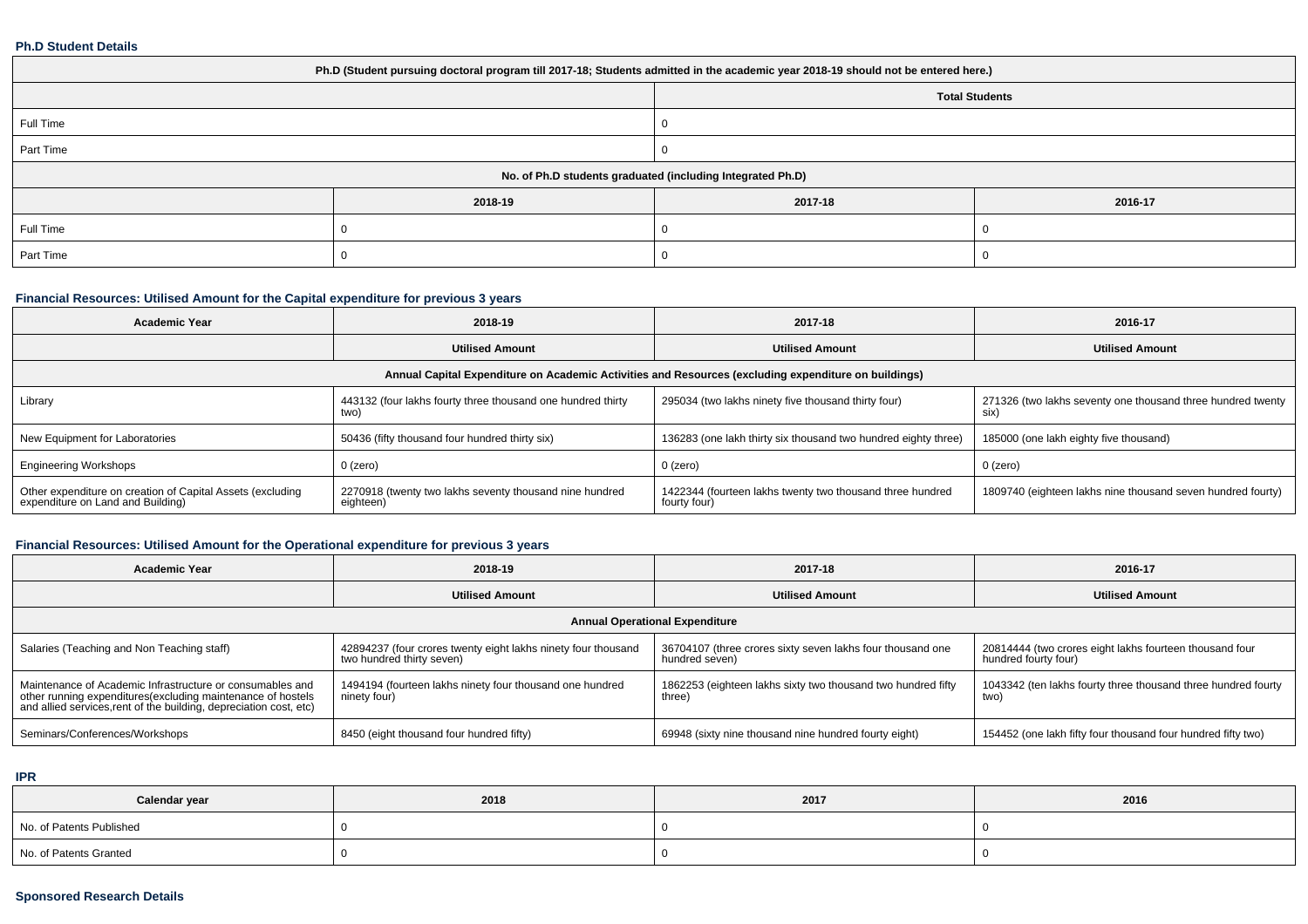| <b>Financial Year</b>                    | 2018-19 | 2017-18 | 2016-17 |
|------------------------------------------|---------|---------|---------|
| Total no. of Sponsored Projects          |         |         |         |
| Total no. of Funding Agencies            |         |         |         |
| Total Amount Received (Amount in Rupees) |         |         |         |
| Amount Received in Words                 | Zero    | Zero    | Zero    |

# **Consultancy Project Details**

| <b>Financial Year</b>                    | 2018-19 | 2017-18 | 2016-17 |
|------------------------------------------|---------|---------|---------|
| Total no. of Consultancy Projects        |         |         |         |
| Total no. of Client Organizations        |         |         |         |
| Total Amount Received (Amount in Rupees) |         |         |         |
| Amount Received in Words                 | Zero    | Zero    | Zero    |

## **Executive Development Program/Management Development Programs**

| <b>Financial Year</b>                                                             | 2018-19 | 2017-18 | 2016-17 |
|-----------------------------------------------------------------------------------|---------|---------|---------|
| Total no. of Executive Development Programs/ Management<br>Development Programs   |         |         |         |
| Total no. of Participants                                                         |         |         |         |
| Total Annual Earnings (Amount in Rupees)(Excluding Lodging<br>& Boarding Charges) |         |         |         |
| Total Annual Earnings in Words                                                    | Zero    | Zero    | Zero    |

# **PCS Facilities: Facilities of physically challenged students**

| 1. Do your institution buildings have Lifts/Ramps?                                                                                                        | Not available                       |
|-----------------------------------------------------------------------------------------------------------------------------------------------------------|-------------------------------------|
| 2. Do your institution have provision for walking aids, includingwheelchairs and transportation from one building to another for<br>handicapped students? | Yes                                 |
| 3. Do your institution buildings have specially designed toilets for handicapped students?                                                                | Yes, more than 80% of the buildings |

# **Awards Details**

| 1. How many faculty member of your institution have received highly reputed national/international awards/recognition from central<br>government agencies in the previous academic year 2018-19 |  |
|-------------------------------------------------------------------------------------------------------------------------------------------------------------------------------------------------|--|
| 2. Bow many students of your institution have won international awards in the previous academic year 2018-19                                                                                    |  |

#### **Accreditation**

# **NBA Accreditation**

| 1. Does vour institute have a valid NBA Accreditation? |  |
|--------------------------------------------------------|--|
|--------------------------------------------------------|--|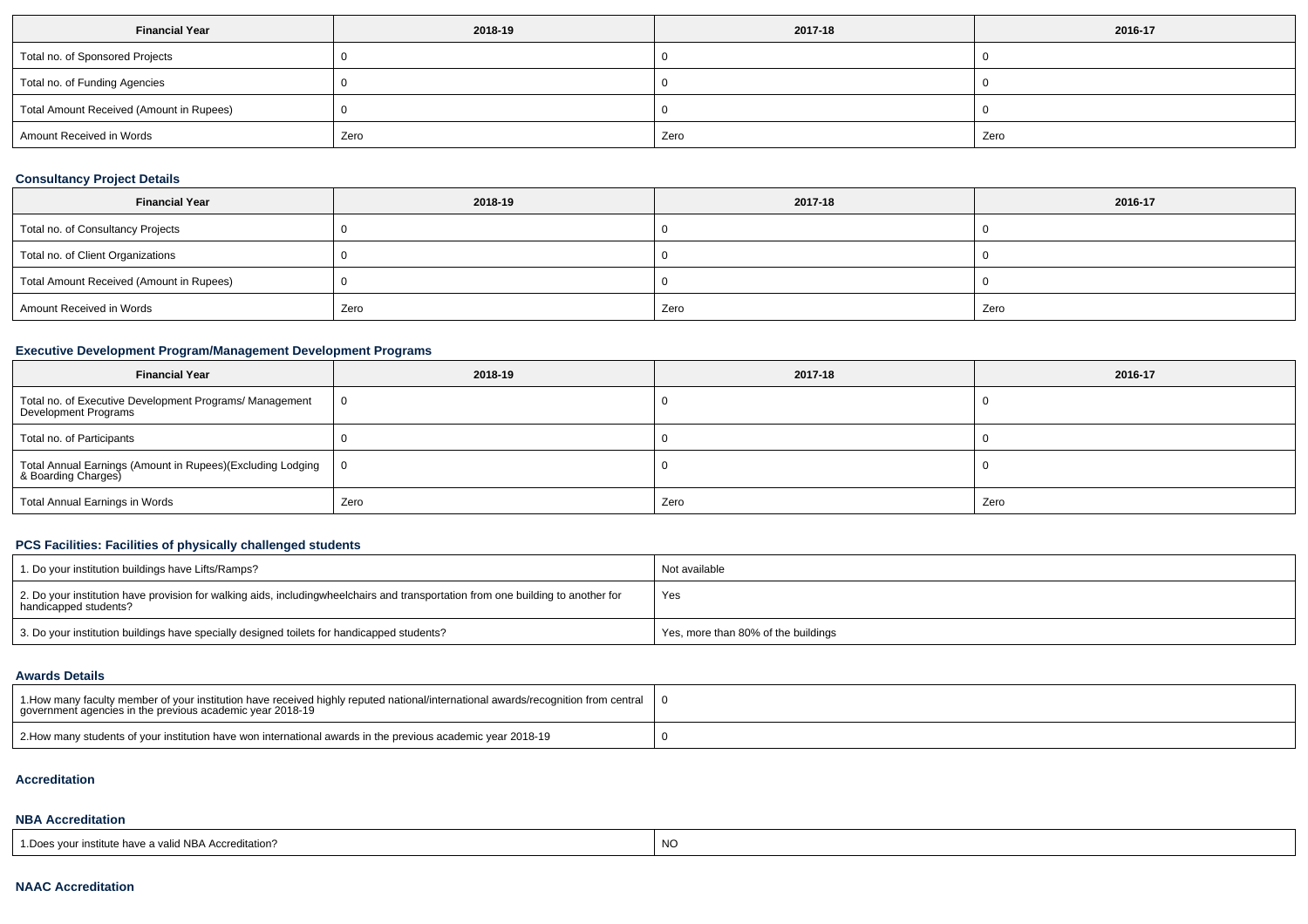| 1. Does your institute have a valid NAAC Accreditation? |            | <b>YES</b> |                                |  |  |  |
|---------------------------------------------------------|------------|------------|--------------------------------|--|--|--|
| Valid from                                              |            | Valid upto | <b>CGPA</b>                    |  |  |  |
| 26-09-2018                                              | 25-09-2023 |            | $\sim$ $\rightarrow$<br>2. I C |  |  |  |

## **ICAR Accreditation**

| ; vour institute have a :<br>a valid ICAR Accreditation? | <b>NO</b> |
|----------------------------------------------------------|-----------|
|                                                          |           |

# **Village Adoption**

expression and the contract of the contract of the contract of the contract of the contract of the contract of the contract of the contract of the contract of the contract of the contract of the contract of the contract of

## **Faculty Details**

| Srno           | Name                             | Age | Designation                                         | Gender | Qualification   | <b>Experience (In</b><br>Months) | <b>Is Associated</b><br><b>Last Year</b> | Currently<br>working with<br>institution? | <b>Joining Date</b> | <b>Leaving Date</b>      | <b>Association type</b> |
|----------------|----------------------------------|-----|-----------------------------------------------------|--------|-----------------|----------------------------------|------------------------------------------|-------------------------------------------|---------------------|--------------------------|-------------------------|
| $\overline{1}$ | Shri Sunny<br>Kanekar            | 36  | Other                                               | Male   | M. Phil         | 120                              | Yes                                      | Yes                                       | 19-06-2013          | $\overline{a}$           | Regular                 |
| $\overline{2}$ | Shri Pinkesh D<br>Dhabolkar      | 30  | Assistant<br>Professor                              | Male   | M.COM           | 72                               | Yes                                      | Yes                                       | 27-06-2014          | --                       | Regular                 |
| $\mathbf{3}$   | Dr Sukhaji Naik                  | 56  | Associate<br>Professor                              | Male   | Ph.D            | 336                              | Yes                                      | Yes                                       | 05-07-2013          | $\overline{a}$           | Regular                 |
| $\overline{4}$ | Dr M R Patil                     | 59  | Dean / Principal /<br>Director / Vice<br>Chancellor | Male   | Ph.D            | 360                              | Yes                                      | Yes                                       | 22-07-2015          | $\overline{\phantom{a}}$ | Regular                 |
| 5              | Ms Shamal Dessai                 | 30  | Assistant<br>Professor                              | Female | M.A.(Economics) | 84                               | Yes                                      | Yes                                       | 15-06-2016          | $\sim$                   | Regular                 |
| 6              | Shri Arun R<br>Marathe           | 36  | Assistant<br>Professor                              | Male   | M.COM           | 156                              | Yes                                      | Yes                                       | 19-06-2013          | $\overline{\phantom{a}}$ | Regular                 |
| $\overline{7}$ | Ms Ujvala<br>Hanjunkar           | 42  | Assistant<br>Professor                              | Female | M.COM           | 168                              | Yes                                      | Yes                                       | 19-06-2013          | $\overline{\phantom{a}}$ | Regular                 |
| 8              | Shri Sunny Sonu<br>Pandhre       | 29  | Assistant<br>Professor                              | Male   | M.COM           | 72                               | Yes                                      | Yes                                       | 15-06-2015          | $\overline{\phantom{a}}$ | Regular                 |
| 9              | Ms Varsha B<br>Ingalhalli        | 29  | Assistant<br>Professor                              | Female | M.COM           | 72                               | Yes                                      | Yes                                       | 01-07-2014          | $\overline{\phantom{a}}$ | Regular                 |
| 10             | Shri Rudresh U<br>Mhamal         | 31  | Assistant<br>Professor                              | Male   | M.COM           | 96                               | Yes                                      | Yes                                       | 21-06-2014          | $\overline{\phantom{a}}$ | Regular                 |
| 11             | Shri Darshan<br>Gaonkar          | 28  | Assistant<br>Professor                              | Male   | M.COM           | 48                               | Yes                                      | Yes                                       | 26-06-2015          | --                       | Regular                 |
| 12             | Shri Pankaj<br>Prakash Shirodker | 29  | Assistant<br>Professor                              | Male   | M.Sc.           | 72                               | Yes                                      | Yes                                       | 30-06-2015          | --                       | Regular                 |
| 13             | Shri Nitesh D Naik               | 40  | Other                                               | Male   | M.LISc          | $72\,$                           | Yes                                      | Yes                                       | 01-07-2014          | $\overline{a}$           | Regular                 |
| 14             | Shri Shailesh<br>Chodankar       | 37  | Assistant<br>Professor                              | Male   | MP.Ed.          | 60                               | Yes                                      | Yes                                       | 13-10-2018          | $\overline{\phantom{a}}$ | Regular                 |
| 15             | Ms Yogita<br>Chodankar           | 25  | Assistant<br>Professor                              | Female | M.A             | 36                               | Yes                                      | Yes                                       | 27-06-2018          | $\overline{\phantom{a}}$ | Regular                 |